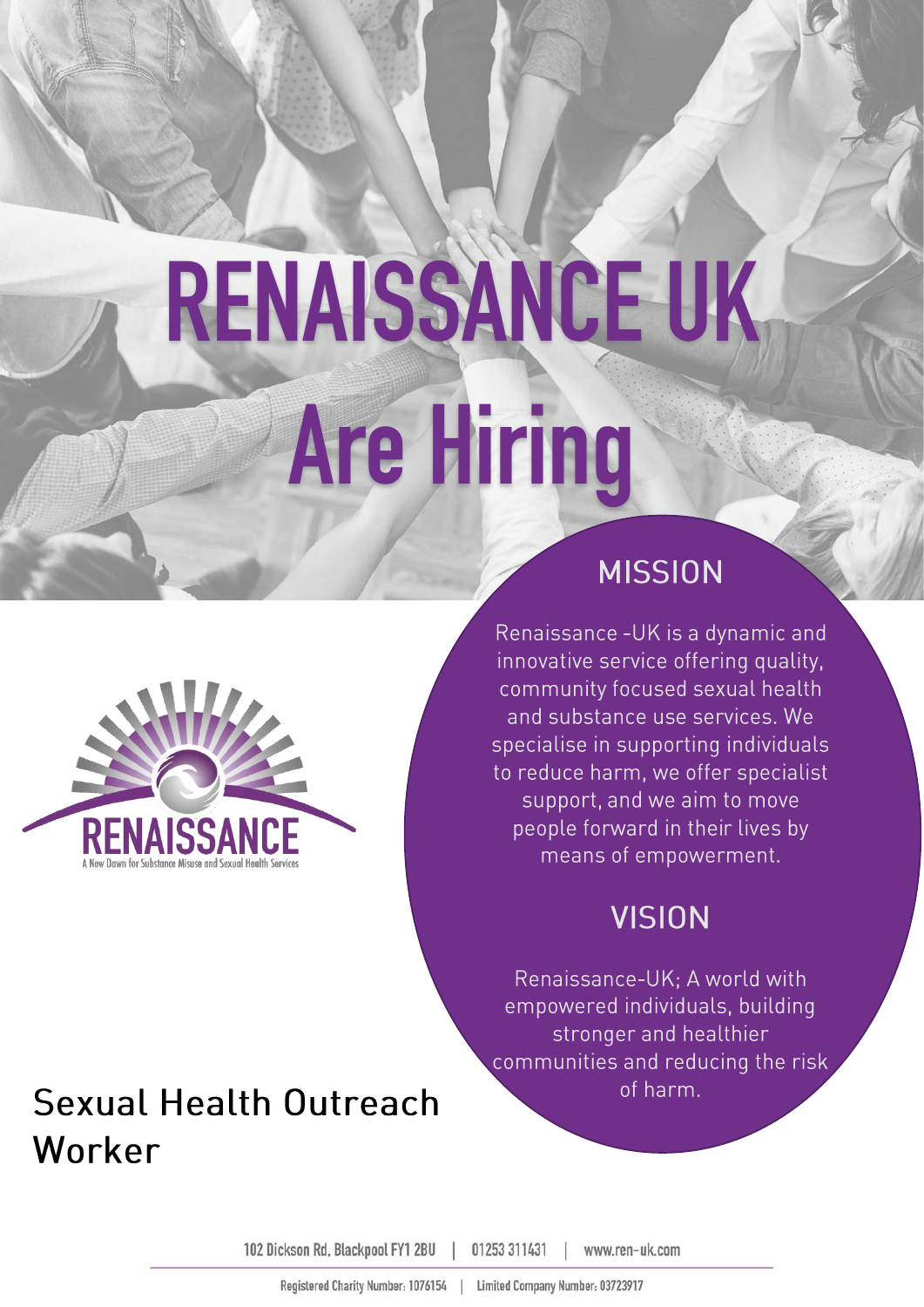### About us

Renaissance – UK is a Northwest based charity, currently operating across Lancashire, Blackpool and Blackburn with Darwen, we specialise in community focused substance use and sexual health services. Founded in 1986, we started as a drugs helpline in Lancashire with funding from Child Action Northwest. Over the years we have expanded and restructured, responding to the needs of our beneficiaries. Currently we work across three local authorities, delivering harm reduction, assertive and sexual health outreach, specialist support and moving forward opportunities such as volunteering and training. All strands of our work support a sexual health or substance use local need.

**The function of a Sexual Health Outreach Worker is to provide Coordinated and flexible advice and information to service users that engage in risky sexual practises, such as MSM, HI-MSM, LGBTQ+ Community members and Sex workers in various face to face settings including Public Sex Environments, LGBTQ+ Bars and through digital platforms.**

**To support the identification and engagement of potential Renaissance UK sexual health service users. Providing appropriate advice, information and brief interventions, signposting and facilitating access to Renaissance and local clinical services as required.** 

**To utilise a range of evidence-based interventions, delivered through individual and group work in a range of settings, empowering and encouraging clients to engage with services and achieve and sustain positive outcomes with a view to reducingthe transmission of prolific STI's, including HIV, in local communities. To provide sexual health packs to the community and encourage the use of digital testing options, as well as support events such as Pride, National HIV Testing Week and World AIDS Day.**

> 102 Dickson Rd. Blackpool FY1 2BU 01253 311431 www.ren-uk.com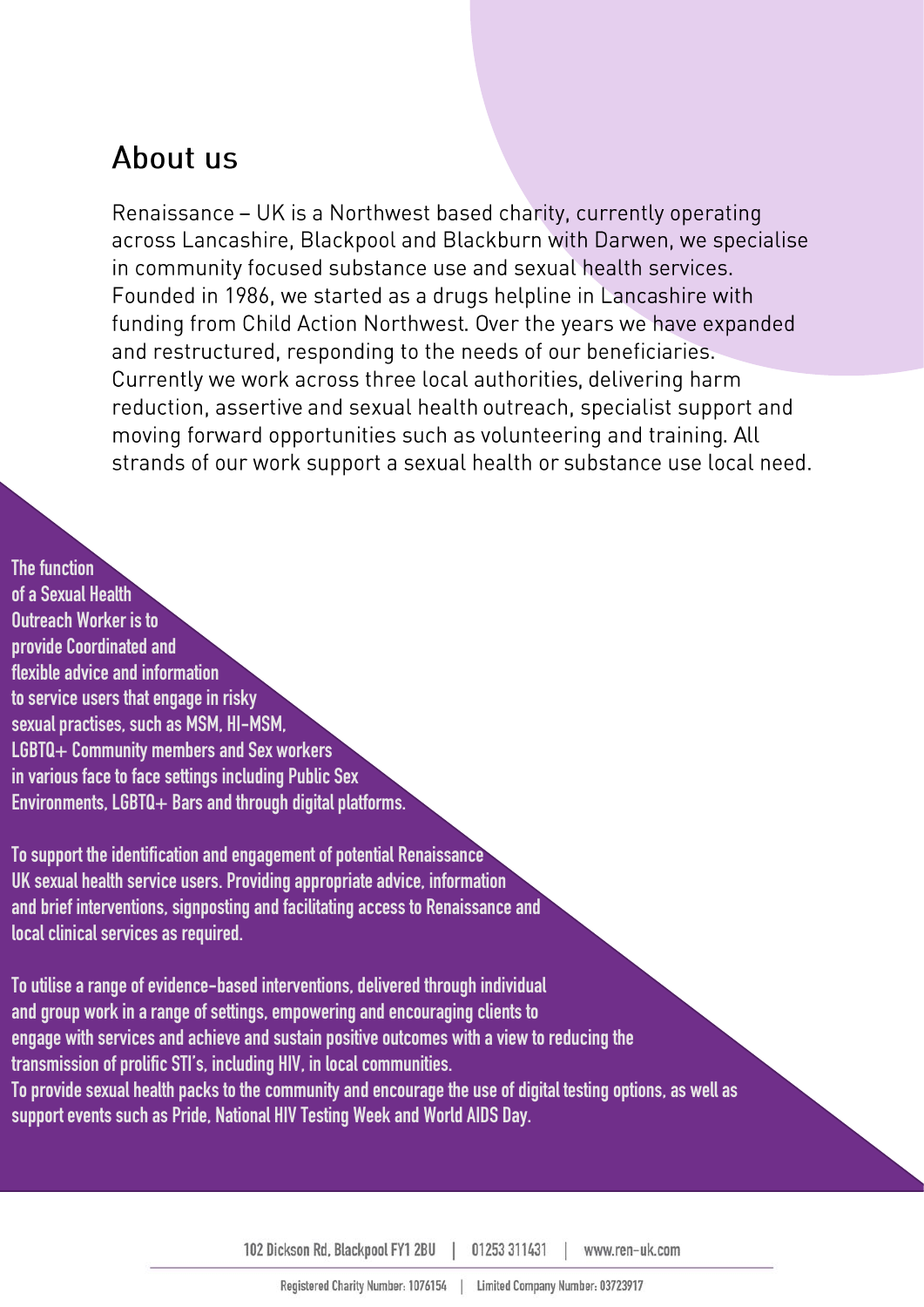# **Main Duties**

- **Disseminate safer sex packs to users of Public Sex Environments and LGBTQ+ Venues.**
- **Engage with users of PSE areas, Sex on premises venues and LGBTQ+ Bars to promote services**
- **Offer advice, education signposting and referrals for users of PSE, LGBTQ+ Venues, Sex on Premises venues and GPS based Hook up applications.**
- **Encourage testing for prolific STI's with promotion of clinical services, Digital alternatives and Ren-UK Testing Services.**
- **Guide individuals to access substance misuse services, HIV and sexual health services**
- **Promote NHS PrEP and offer guidance to access.**
- **Utilise supplied materials and resources to promote Renaissance UK & Public Health focused messaging.**
- **Monitor all contact thoroughly using Renaissance UK monitoring tools.**
- **Submit monitoring monthly to the Sexual Health Manager**
- **Compile and submit working Rotas in advance of 6 weeks to the Sexual Health Manager**
- **Record working time utilising Outlook calendars and company digital time sheets**
- **Compile quarterly report extracts to be submitted to the Sexual Health Manager**
- **Attend Outreach and Renaissance UK Team Meetings and training days**
- **Support HIV Prevention England work with Specific HIV Interventions in an outreach setting**
- **Enable individuals to find out about local services and facilities**
- **Enable individuals to adopt safer practices associated with sexual health behaviours**
- **Support individuals in reducing risk taking behaviour**
- **Contribute to the protection of individuals from abuse**
- **Develop your own knowledge and practice**
- **Educate people about, sexual health, HIV, health and social well-being**
- **Raise awareness about HIV and sexual health.**
- **Signpost to local services where support is available**
- **Collect and report intel on prolific public Sex Environments, reporting on safety and risk**
- **Promote an active reporting of hate crime**
- **Manage your time flexibly and respond effectively to changes in activity levels.**
- **Support at public and private events where sexual health interventions can take place**
- **Represent the organisations ethos at all times**

This job description is not intended to be exhaustive.<br>The post-holder will be expected to adopt a flexible attitude to the duties which may have to be varied (after discussion with the post holder) subject to the needs of the have to be varied (after and capacity with the post metally) subject to the needs of the needs of the needs of the needs of the needs of the needs of the needs of the needs of the needs of the needs of the needs of the nee service, and in keeping with the general profile of the post.

102 Dickson Rd. Blackpool FY1 2BU | 01253 311431 | www.ren-uk.com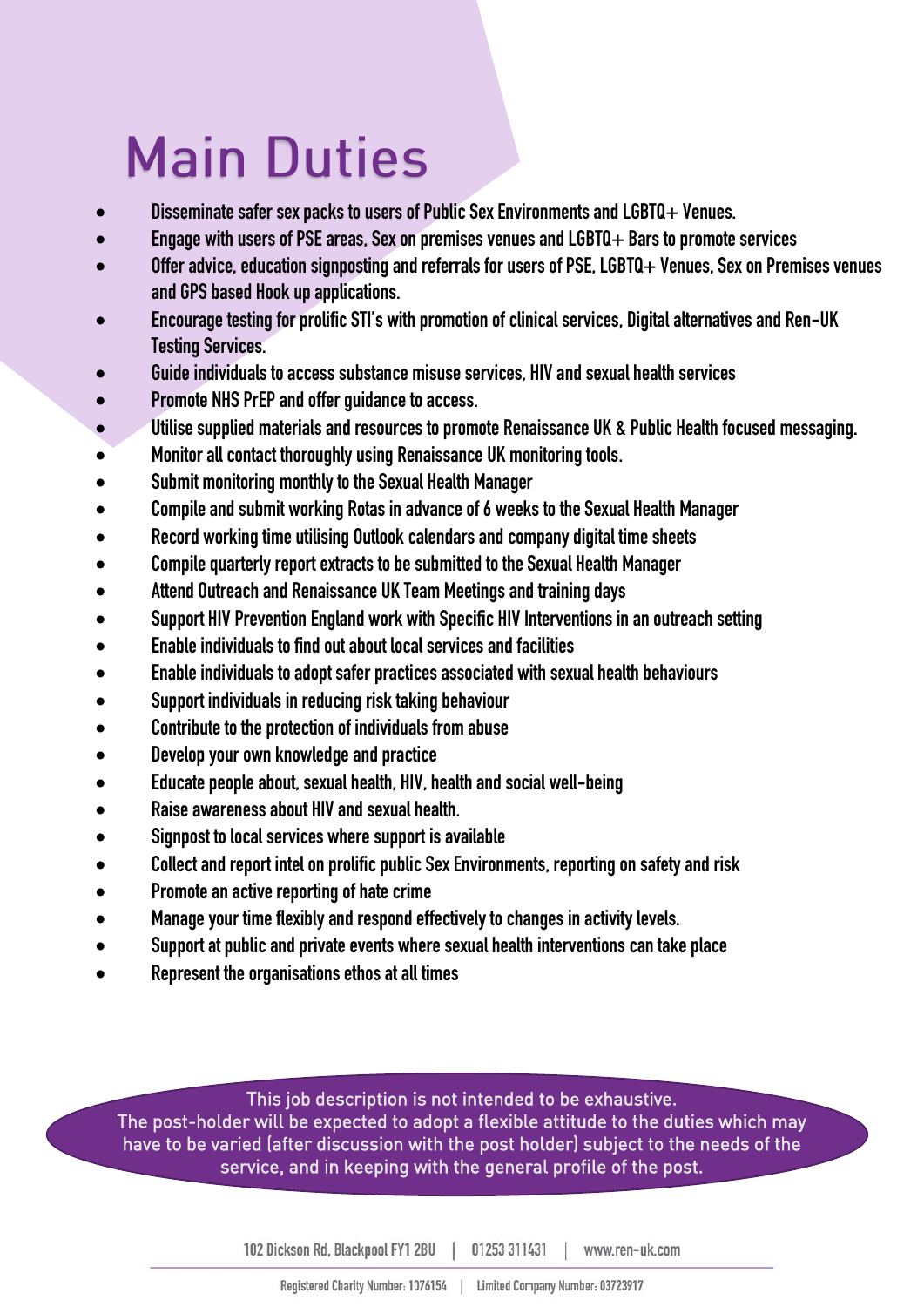# **About you**

| <b>Qualifications &amp; Experience</b>                                               | Essential/<br><b>Desirable</b> |
|--------------------------------------------------------------------------------------|--------------------------------|
| GCSE or Equivalent in Maths and English (Grade C or above or equivalent)             | Е                              |
| Excellent listening, communication, organisational, and administrative/IT<br>skills. | E                              |
| Ability to work remotely and flexibly, including evenings and weekends               | E                              |
| Current UK Driving licence and own vehicle                                           | E                              |
| Social Media, Digital and App Skills                                                 | E                              |
| Administrative and IT database skills including a good knowledge of Microsoft        | E                              |
| Office programmes (Word, Excel and PowerPoint)                                       |                                |
| Previous experience in sexual health and or outreach work                            | D                              |
| The ability to work in an organised manner and maintain accurate and up to           | E                              |
| date records                                                                         |                                |
| Interest of knowledge of Sexual Health                                               | E                              |
| Interest or knowledge of HIV prevention and awareness                                | E                              |
| Knowledge &/or experience of issues facing Gay, Bisexual and other men that          | E                              |
| have sex with men                                                                    |                                |
| Good knowledge of local area and appropriate services                                | D                              |
| Report writing and monitoring of data                                                | E                              |
| Confidence in engaging with the public in an outreach setting                        | E                              |



#### Sexual Health Outreach Workers will... Sexual Health Outreach Workers will…

- Be responsible and accountable for their own actions.
- Be able to work flexibly in pairs and on their own including evenings and some weekends •
- Manage their time and workload effectively. •
- Feedback regularly to the sexual health manager and wider sexual health outreach team •
- Understand your rights and responsibilities at work, e.g., health and safety. •
- Be able to promote best practice in terms of equality of opportunity and valuing diversity in • the workplace.
- Understand your responsibility to identify and raise any issues relating to the service with more senior staff.
- Understand and respect confidentiality in relation to work. •
- Plan and manage time and resources to achieve goals. •
- Assess, weigh and take steps to minimise and manage risk. •
- Manage their personal safety •
- Compile & follow risk assessments for all activity. •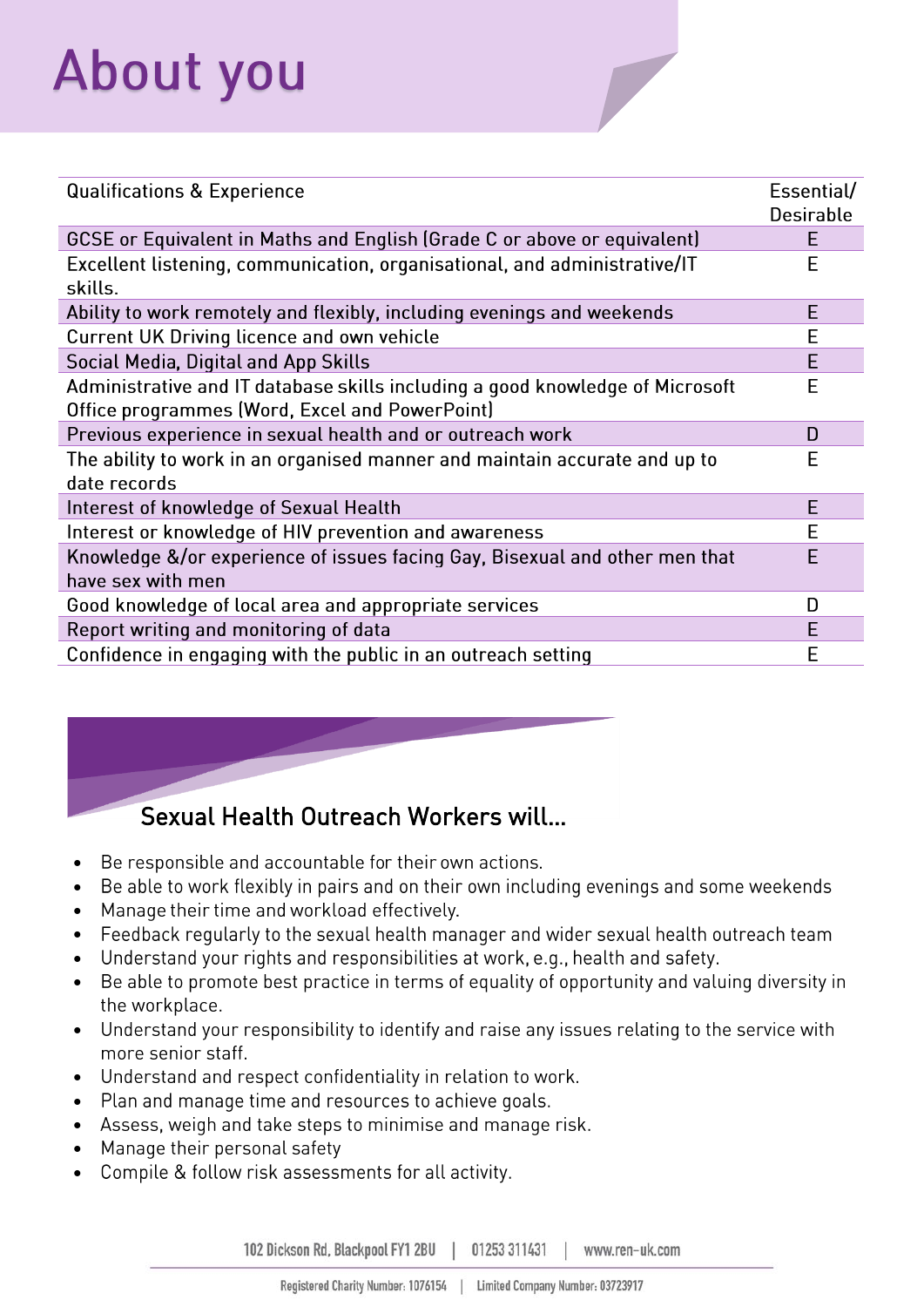# About you

| <b>Your Skills</b><br>(Employability Skills Matrix, Skills for Health 2014)                                                                                                                                                                          | Essential/<br><b>Desirable</b> |
|------------------------------------------------------------------------------------------------------------------------------------------------------------------------------------------------------------------------------------------------------|--------------------------------|
| Demonstrate honesty, integrity care and compassion always, and maintain the<br>dignity and confidentiality of the service user.                                                                                                                      | Ε                              |
| Suggest alternative ways to get the job done without compromising<br>compassionate care for service users.                                                                                                                                           | E                              |
| Show interest in work and identify and suggest alternative ways of getting the<br>job done.                                                                                                                                                          | E                              |
| Present a positive image, recognise and reflect on your own work and value<br>other peoples.                                                                                                                                                         | E                              |
| Be responsible and accountable for your own actions and the actions of your<br>group.                                                                                                                                                                | E                              |
| Listen to, understand, and communicate information, adopting effective<br>questioning techniques to elicit a range of views                                                                                                                          | E                              |
| Respond constructively and confidently to queries and complaints, ensuring<br>contributions meet the needs of the audience and persuade and influence<br>others in a way that builds team confidence and promotes the confidence of<br>service users | E                              |
| Read and understand a range of texts, writing effectively for a range of<br>contexts and situations, maintaining honesty, integrity, and transparency.                                                                                               | E                              |
| Work with others towards achieving shared goals, learning from mistakes and<br>being open to the opinion of others including service users                                                                                                           | E                              |
| Receive and give constructive feedback.                                                                                                                                                                                                              | E                              |
| Show interest in your work, developing with the team a clear purpose and<br>work objectives.                                                                                                                                                         | E                              |
| Seek and value the contributions of others, managing and resolving conflict<br>when appropriate.                                                                                                                                                     | E                              |
| Take care of your personal health, including hygiene and appearance.                                                                                                                                                                                 | E                              |
| support and motivate other members of the team.                                                                                                                                                                                                      | E                              |
| Assess situations and identify root cause of problems in unpredictable<br>environments and where there are many interrelated factors                                                                                                                 | Ε                              |
| Evaluate different points of view based on facts and the opinions of others                                                                                                                                                                          | E                              |
| Use theoretical and practical knowledge to solve problems and make<br>decisions.                                                                                                                                                                     | E                              |
| Develop creative solutions to abstract problems.                                                                                                                                                                                                     | Ε                              |
| Evaluate solutions to make recommendations or inform decisions.                                                                                                                                                                                      | E                              |

102 Dickson Rd, Blackpool FY1 2BU 01253 311431 www.ren-uk.com  $\overline{\phantom{a}}$